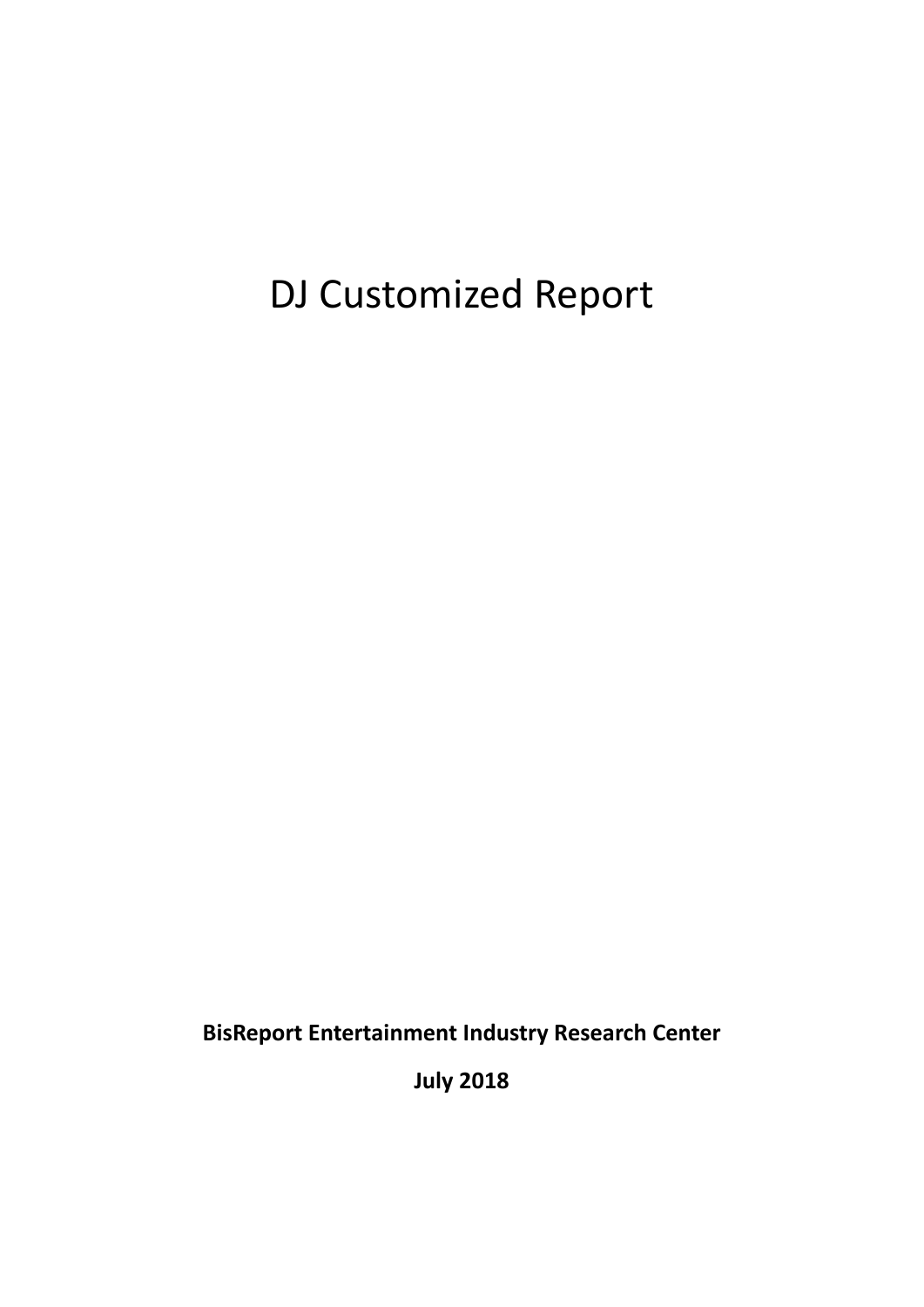| DJ Customized Report         |
|------------------------------|
| Page: 4                      |
| Chart and Figure: 7          |
| Publisher: BisReport         |
| Delivery Time: 24 hour       |
| Contact: sales@bisreport.com |
| Phone: +86-18701006088       |

### **Part One Price: 400 USD**

#### **Chart Comparison between Professional DJ and Amateur DJs**

|                             | Professional DJ | Amateur DJs |
|-----------------------------|-----------------|-------------|
| Number                      | 854000          | 5486000     |
| Spending (\$)/DJ            | 1084.44         | 170.25      |
| Total Spending (Million \$) | 926             | 934         |
| Attach rate                 | 4.5             | 1.2         |
| Music Sold                  | 4880            | 204         |

From: BisReport

### **Chart Attach rate for the amount of music sold for every dollar of hardware purchased**

| Professional DJS | 4.5                                                |
|------------------|----------------------------------------------------|
| Amateur DJs      | $\sim$<br>$\overline{\phantom{a}}$<br>. . <u>.</u> |

From: BisReport

#### **Chart number of Professional DJs in the US and worldwide 2016**

| Country        | Number of Professional DJs |
|----------------|----------------------------|
| <b>USA</b>     | 154800                     |
| Mexico         | 8280                       |
| Canada         | 34900                      |
| Brazil         | 20700                      |
| Argentina      | 10800                      |
| Japan          | 44600                      |
| Korea          | 25900                      |
| China          | 140700                     |
| Southeast Asia | 52400                      |
| Europe         | 228900                     |
| Other regions  | 132020                     |
| Global         | 854000                     |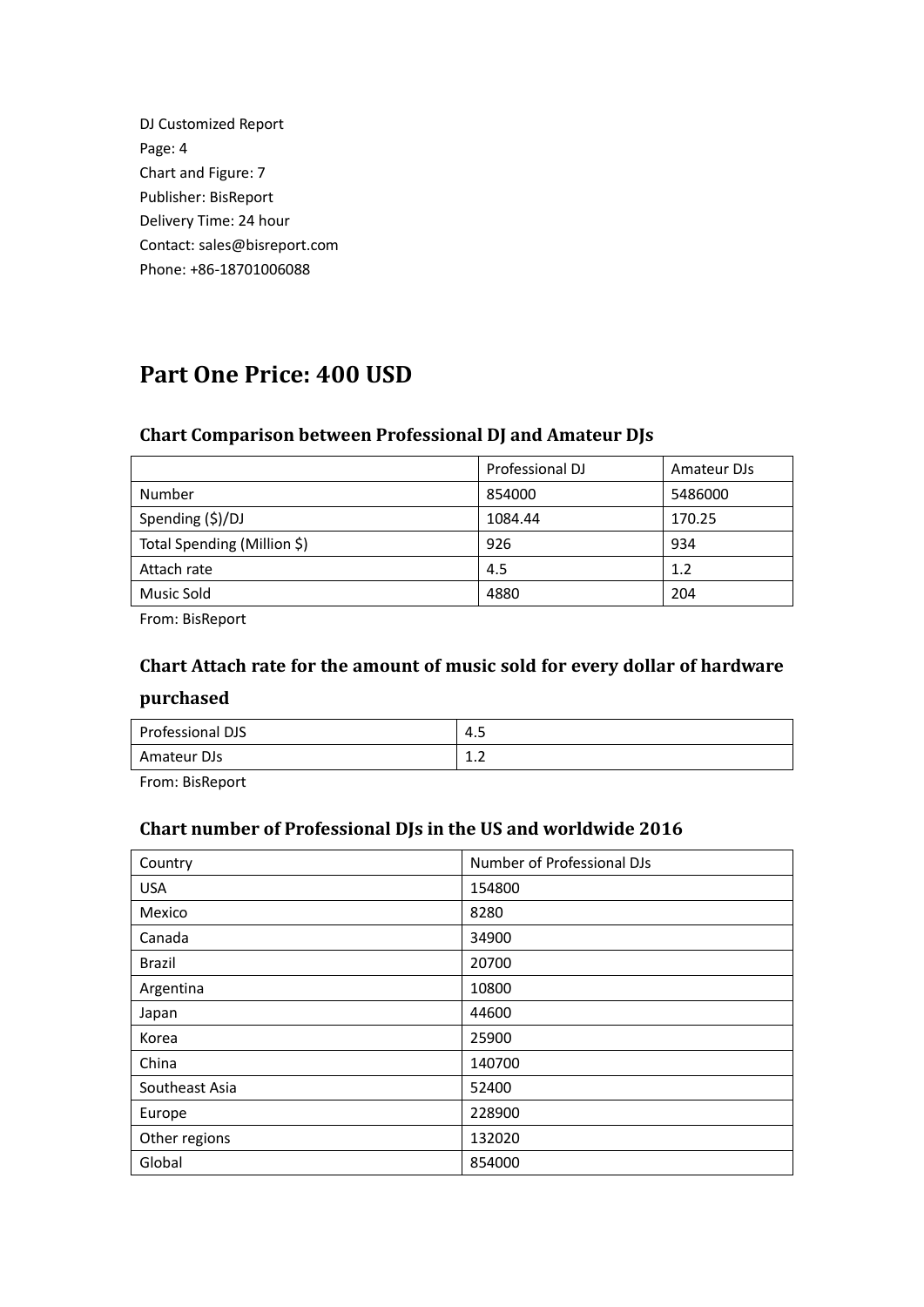From: BisReport

| Country        | Number of Amateur DJs |
|----------------|-----------------------|
| <b>USA</b>     | 910100                |
| Mexico         | 40500                 |
| Canada         | 251800                |
| <b>Brazil</b>  | 160700                |
| Argentina      | 57600                 |
| Japan          | 325800                |
| Korea          | 222100                |
| China          | 1074000               |
| Southeast Asia | 272100                |
| Europe         | 1166000               |
| Other regions  | 1005300               |
| Global         | 5486000               |

#### **Chart number of amateur DJs in the US and worldwide 2016**

From: BisReport

#### **Chart Global DJ equipment (DJ Spending) Market Size 2011-2016**

| <b>Million USD</b> | 2011 | 2012  | 2013     | 2014  | 2015  | 2016  |
|--------------------|------|-------|----------|-------|-------|-------|
| Market Size        | 778  | 1792  | 1762     | 1785  | 1820  | 1860  |
| Growth Rate        |      | 0.79% | $-1.67%$ | 1.31% | 1.96% | 2.20% |

From: BisReport

#### **Chart Global DJ equipment (DJ Spending) Market Size 2017-2022**

|                    | 2017  | 2018  | 2019  | 2020  | 2021  | 2022  |
|--------------------|-------|-------|-------|-------|-------|-------|
| Market Size        | 1885  | 1920  | 1948  | 1982  | 2025  | 2057  |
| <b>Growth Rate</b> | 1.34% | 1.86% | 1.46% | 1.75% | 2.17% | 1.58% |

From: BisReport

#### **Music samples a Professional DJ purchased annually by region**

| Country    | Music samples Purchased Annually Number/DJ |
|------------|--------------------------------------------|
| <b>USA</b> | 520                                        |
| Mexico     | 180                                        |
| Canada     | 485                                        |
| Brazil     | 330                                        |
| Argentina  | 224                                        |
| Japan      | 486                                        |
| Korea      | 512                                        |
| China      | 162                                        |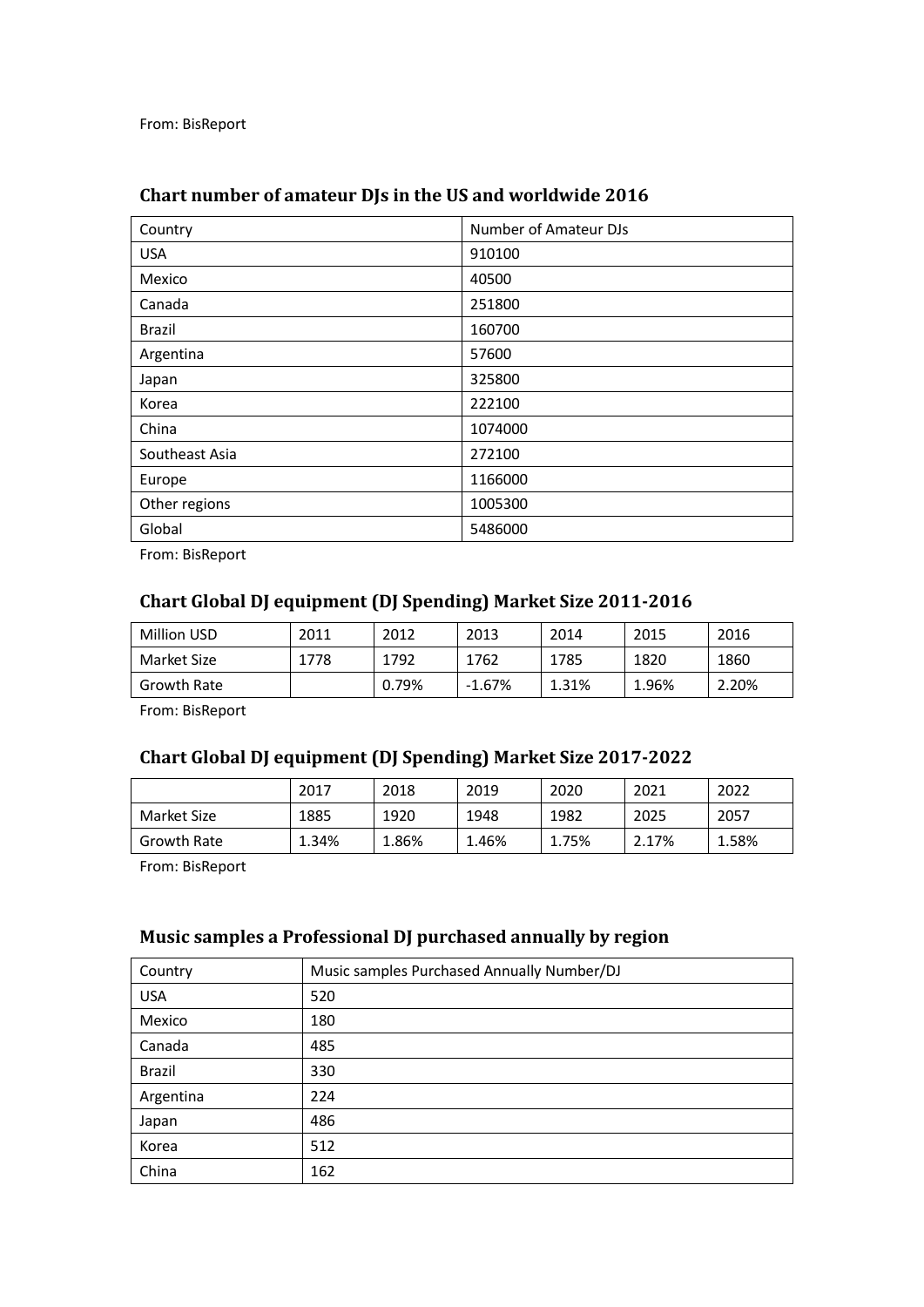| Southeast Asia | 128 |
|----------------|-----|
| Europe         | 460 |
| Other regions  | 108 |
| Global         | 329 |

From: BisReport

#### **Music Sales annually per professional DJ by region 2016**

| Country        | Music Sales Annually Number/DJ |
|----------------|--------------------------------|
| <b>USA</b>     | 9360                           |
| Mexico         | 1440                           |
| Canada         | 7275                           |
| <b>Brazil</b>  | 3630                           |
| Argentina      | 2688                           |
| Japan          | 7290                           |
| Korea          | 8192                           |
| China          | 1458                           |
| Southeast Asia | 768                            |
| Europe         | 7820                           |
| Other regions  | 540                            |
| Global         | 4880                           |

From: BisReport

#### **Table annual # of stems purchased per DJ** (broken down by professional

#### **and amateur)**

| Unit/DJ | Professional DJ | Amateur DJs |
|---------|-----------------|-------------|
| 2014    | 227             | 31          |
| 2015    | 251             | 33          |
| 2016    | 268             | 35          |
| 2017    | 282             | 39          |

### **Table annual # of stems pirated (broken down by professional and amateur)**

| Unit/DJ | Professional DJ | Amateur DJs |
|---------|-----------------|-------------|
| 2014    | 1752            | 232         |
| 2015    | 1792            | 236         |
| 2016    | 1746            | 241         |
| 2017    | 1884            | 248         |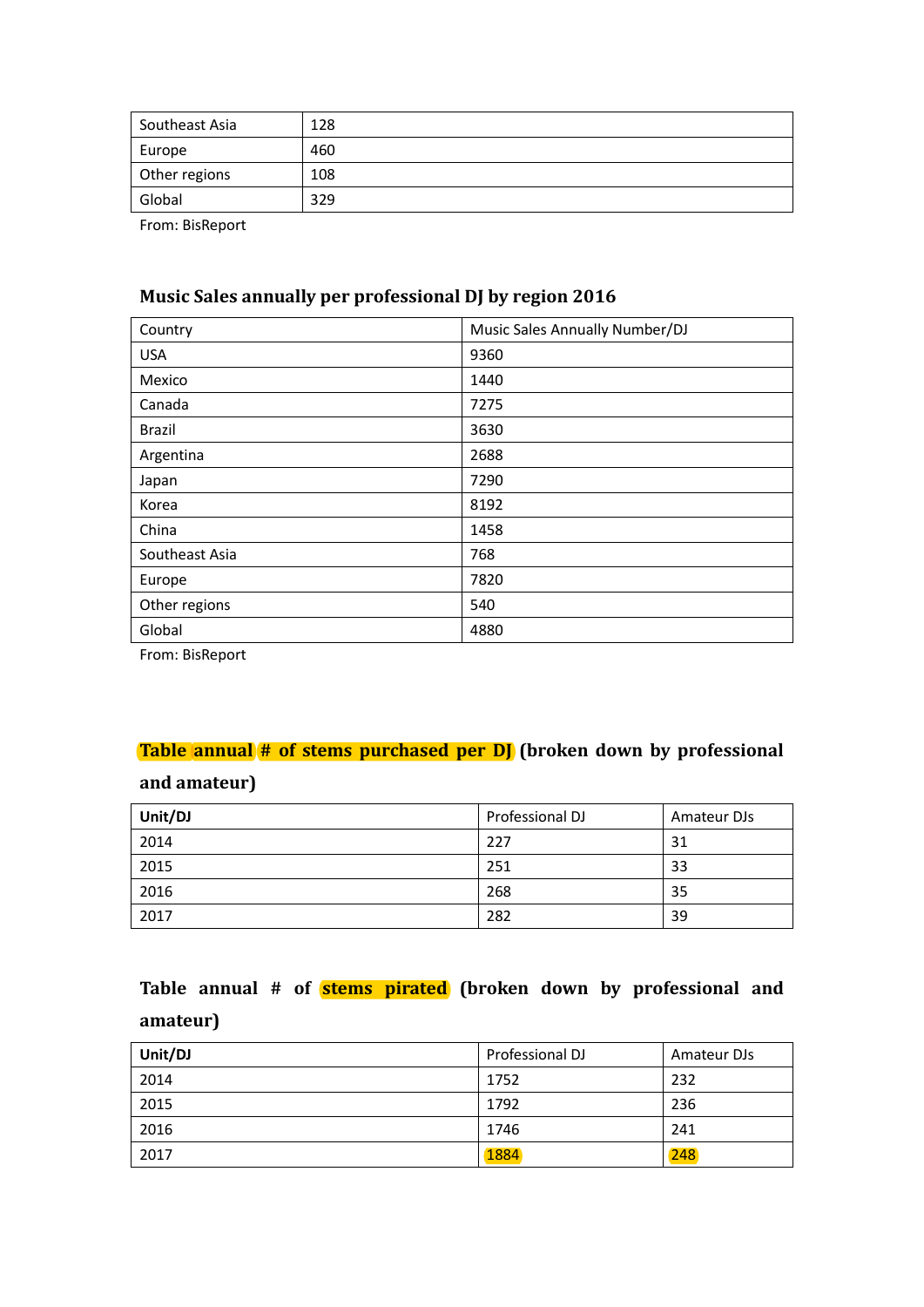| \$/DJ | Professional DJ | Amateur DJs |
|-------|-----------------|-------------|
| 2014  | 1.5             | 0.8         |
| 2015  | 1.6             | 0.9         |
| 2016  | 1.8             | 1.0         |
| 2017  | 2.0             | 1.0         |

#### **Table price paid per stem (broken down by professional and amateur)**

### **Table annual spending on stems (broken down by professional and amateur)**

| \$/DJ | Professional DJ | Amateur DJs |
|-------|-----------------|-------------|
| 2014  | 341             | 25          |
| 2015  | 402             | 30          |
| 2016  | 482             | 35          |
| 2017  | 564             | 39          |

**Table annual spending on samples, sounds and loops (broken down by professional and amateur)**

|       | Professional DJ |        | Amateur DJs |         |        |       |
|-------|-----------------|--------|-------------|---------|--------|-------|
| \$/DJ |                 |        |             |         |        |       |
|       | samples         | sounds | loops       | samples | sounds | loops |
| 2014  | 11700           | 2540   | 1160        | 1540    | 430    | 220   |
| 2015  | 12350           | 2610   | 1180        | 1590    | 440    | 235   |
| 2016  | 12440           | 2680   | 1190        | 1620    | 450    | 250   |
| 2017  | 12870           | 2730   | 1210        | 1650    | 465    | 265   |

#### **Table annual earnings per DJ (broken down by professional and amateur)**

| earnings per DJ | Professional DJ | Amateur DJs |
|-----------------|-----------------|-------------|
| 2014            | 33040           | 3280        |
| 2015            | 35120           | 3360        |
| 2016            | 35880           | 3510        |
| 2017            | 36370           | 3590        |

# **1 Research Methodology**

This research study involved the extensive usage of both primary and secondary data sources. The research process involved the study of various factors affecting the industry, including the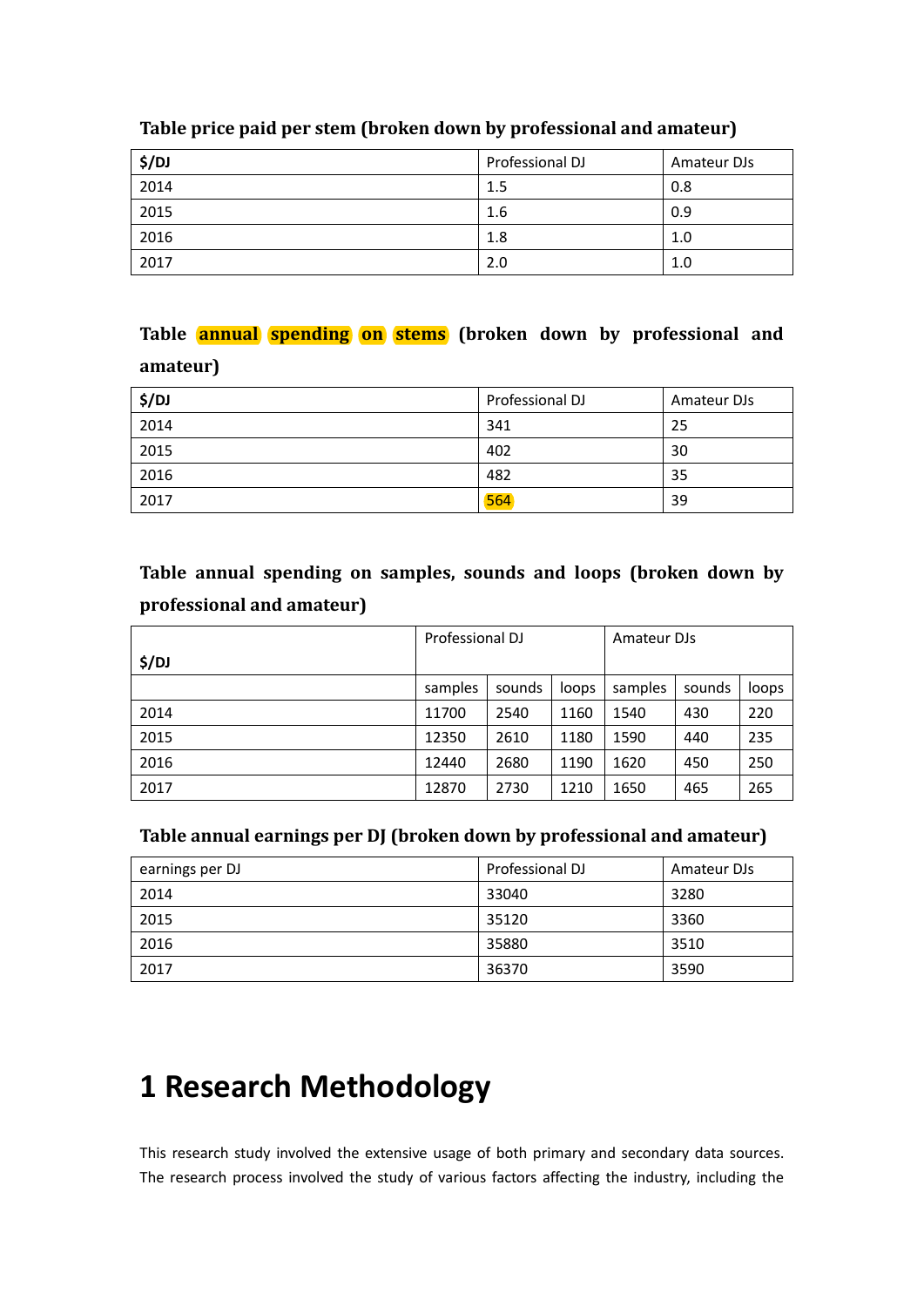government policy, market environment, competitive landscape, historical data, present trends in the market, technological innovation, upcoming technologies and the technical progress in related industry, and market risks, opportunities, market barriers and challenges. The following illustrative figure shows the market research methodology applied in this report.

### **1.1 Data Mining**

| Research Design        |                           |                                     |
|------------------------|---------------------------|-------------------------------------|
|                        | DJ volume                 | <b>Interview</b>                    |
|                        | DJ Equipment              | Association                         |
| <b>Historical Data</b> | DJ music                  | Music company                       |
|                        |                           | Entertainment economic company      |
|                        |                           | Bar                                 |
|                        | <b>Market Environment</b> | <b>Market Drivers</b>               |
| Influencing            | Government Policy         | Growing Demand of Downstream        |
| <b>Factors</b>         | Technological Changes     | <b>Reduction in Cost</b>            |
|                        | <b>Market Risks</b>       | Market Opportunities and Challenges |
|                        | DJ volume                 | Key Data                            |
| <b>Market Forecast</b> | DJ Equipment              | Market Size (Volume and Value);     |
|                        | DJ music                  | Market Share                        |
|                        |                           | <b>Growth Rate</b>                  |
|                        |                           | Growth Rate                         |

#### **Table Research Programs/Design for This Report**

### **1.2 Data Analysis**

After complete market engineering with calculations for market statistics; market size estimations; market forecasting; market breakdown; and data triangulation, extensive primary research was conducted to gather information and verify and validate the critical numbers arrived at. In the complete market engineering process, both top-down and bottom-up approaches were extensively used, along with several data triangulation methods, to perform market estimation and market forecasting for the overall market segments and sub segments listed in this report. Extensive qualitative and further quantitative analysis is also done from all the numbers arrived at in the complete market engineering process to list key information throughout the report.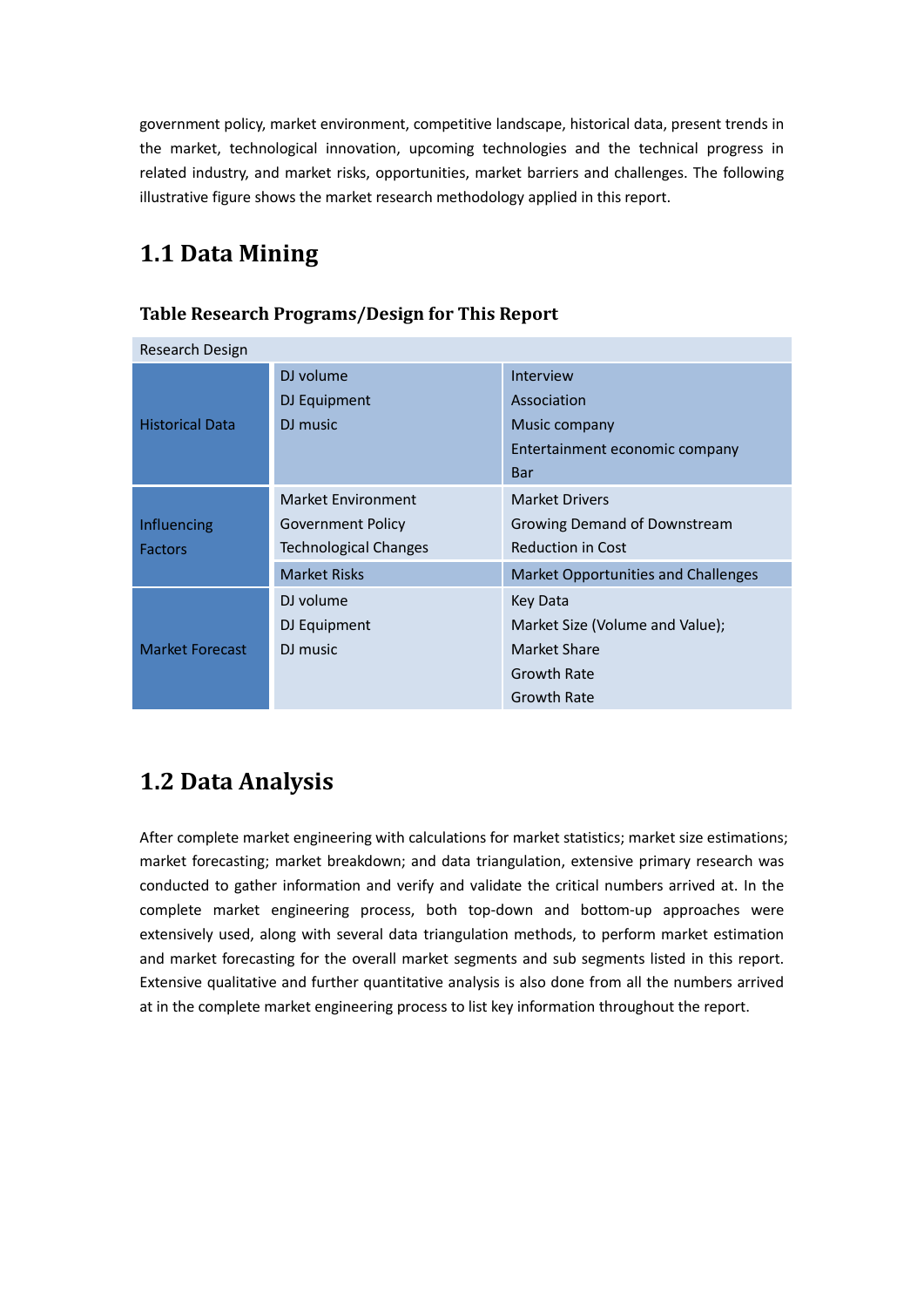#### **Figure Data Triangulation**



### **1.3 Data Validation**

Major players in the market are identified through secondary research and their market revenues determined through primary and secondary research. Secondary research included the research of the annual and financial reports of the top manufacturers; whereas, primary research included extensive interviews of key opinion leaders and industry experts such as experienced front-line staff, directors, CEOs and marketing executives. The percentage splits, market shares, growth rate and breakdowns of the product markets are determined through using secondary sources and verified through the primary sources.

All possible factors that influence the markets included in this research study have been accounted for, viewed in extensive detail, verified through primary research, and analyzed to get the final quantitative and qualitative data. The market size for top-level markets and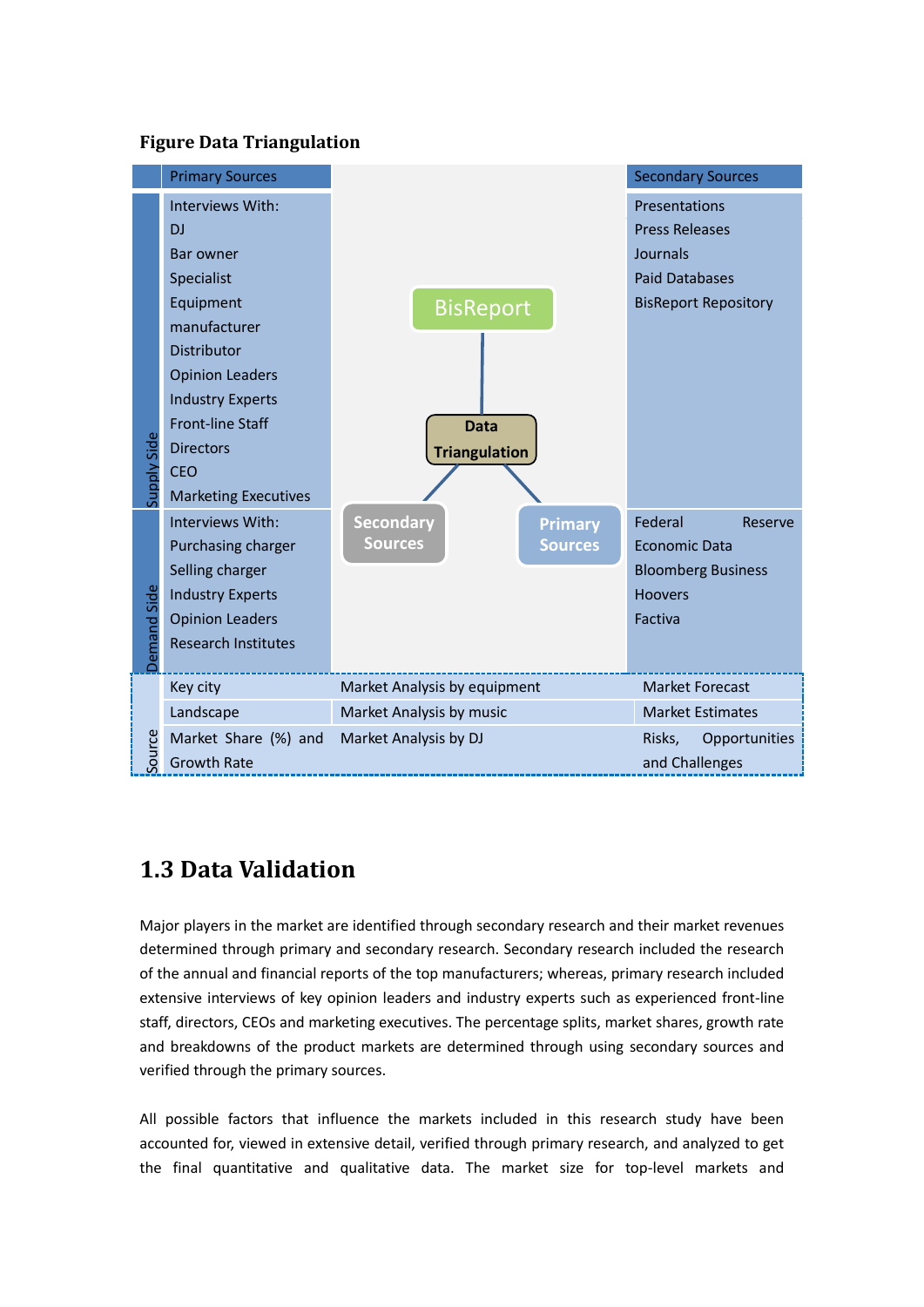sub-segments is normalized, and the effect of inflation, economic downturns, and regulatory & policy changes or other factors are not accounted for in the market forecast. This data is combined and added with detailed inputs and analysis from BisReport and presented in this report.

The following figure shows an illustrative representation of the overall market size estimation process used for this study.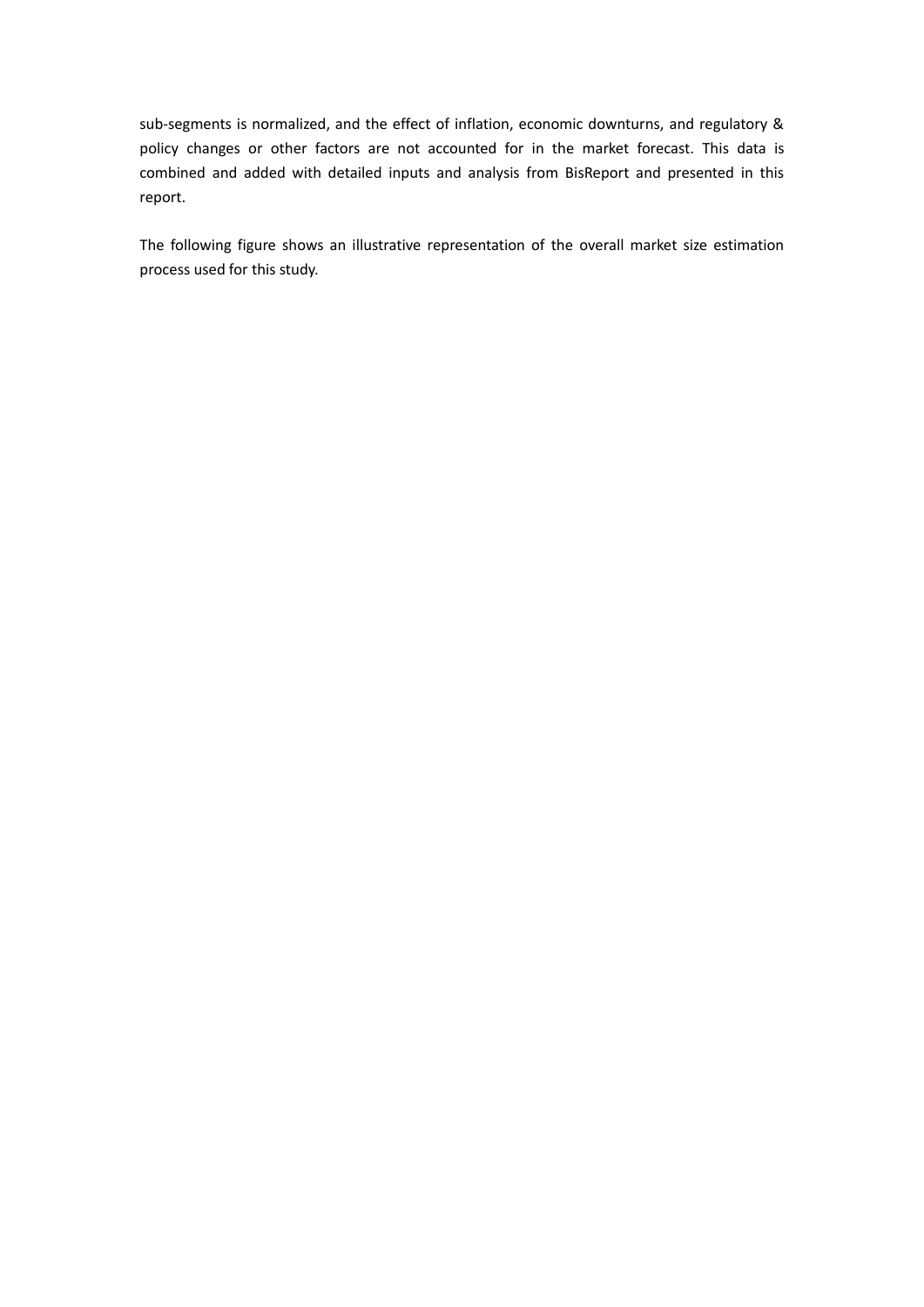## **2 Data Source**

### **2.1 Secondary Sources**

Secondary Sources occupies Approximately 25% of Sources, such as press releases, annual reports, Non-Profit organizations, industry associations, governmental agencies and customs data, and so on; This research study involved the usage of widespread secondary sources; directories; databases such as Bloomberg Business, Wind Info, Hoovers, Factiva (Dow Jones & Company), TRADING ECONOMICS, and avention; Investing News Network; statista; Federal Reserve Economic Data; annual reports; BIS Statistics; ICIS; company house documents; CAS(American Chemical Society); investor presentations; and SEC filings of companies. Secondary research was used to identify and collect information useful for the extensive, technical, market-oriented, and commercial study of the Asset Integrity Management market. It was also used to obtain important information about the top players, market classification and segmentation according to industry trends to the bottom-most level, and key developments related to market and technology perspectives.

| Parameters         | <b>Key Data</b>                       | <b>Sources</b>                                |  |  |
|--------------------|---------------------------------------|-----------------------------------------------|--|--|
| <b>Market Size</b> | Equipment                             | Journals,<br>Websites,<br><b>Press</b><br>and |  |  |
|                    | Service                               | Releases                                      |  |  |
|                    | <b>Music</b>                          | <b>Public and Paid Databases</b>              |  |  |
|                    | Other                                 | <b>BisReport Data Repository</b>              |  |  |
| <b>Market</b>      | <b>Product Financials</b>             |                                               |  |  |
| Position<br>0f     | Geographic Market                     |                                               |  |  |
| <b>Top Players</b> | <b>Music Market</b>                   |                                               |  |  |
|                    | <b>Business/Segmental Revenue Mix</b> |                                               |  |  |
| <b>DJ Analysis</b> | Influence Factors                     | Interview                                     |  |  |
|                    | Market Potential                      | Data exchange                                 |  |  |
|                    | <b>Market Risks and Opportunities</b> | <b>Public and Paid Databases</b>              |  |  |
|                    | <b>Industry Trends</b>                | <b>Industry Associations</b>                  |  |  |
|                    | <b>Geographical Features</b>          | <b>BisReport Data Repository</b>              |  |  |
|                    | <b>Government Policies</b>            |                                               |  |  |

#### **Table Key Data Information from Secondary Sources**

### **2.2 Primary Sources**

In the primary research process, various sources from both the supply and demand sides were